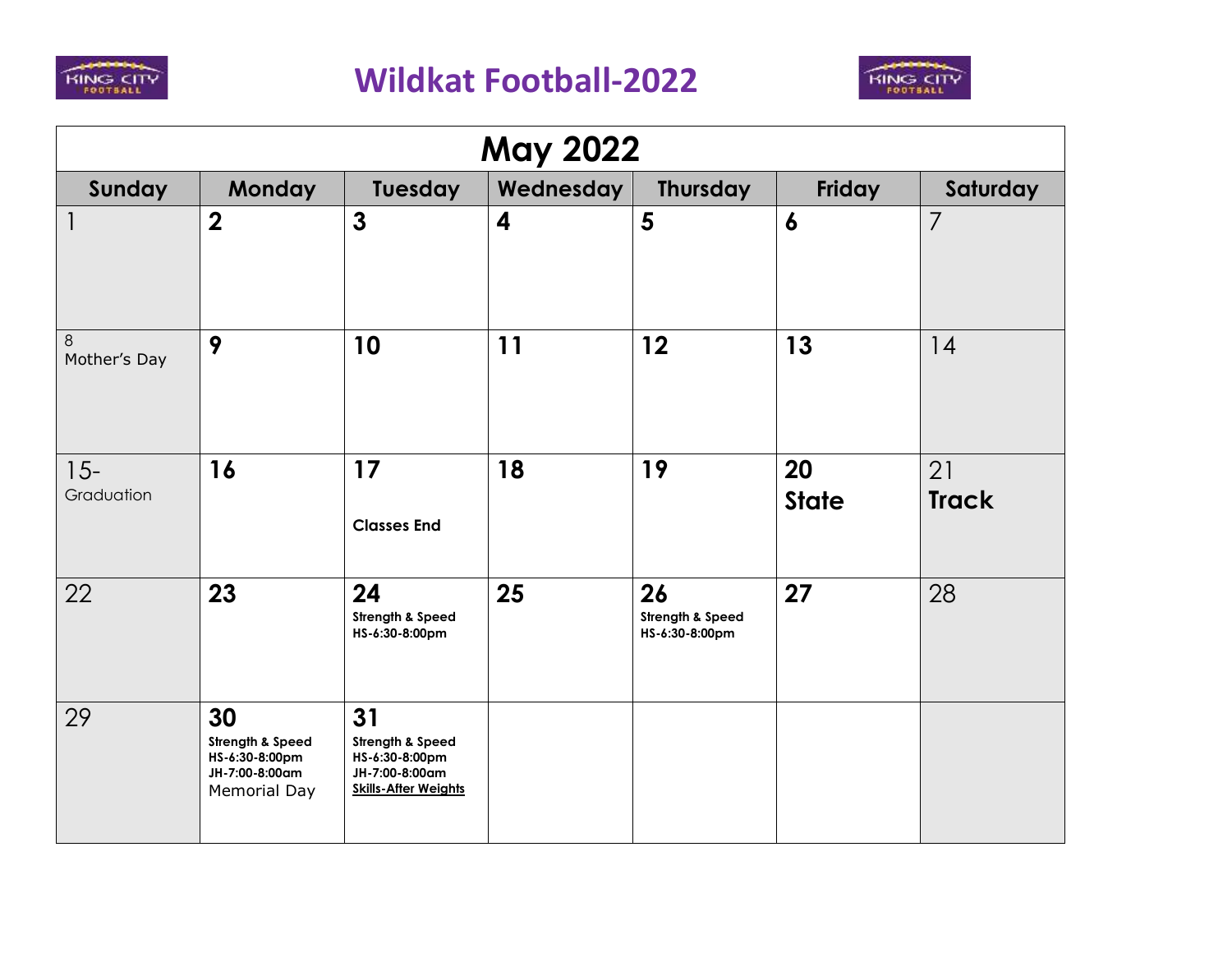



| <b>June 2022</b>   |                                                                                     |                                                                                 |                     |                                                                                                       |              |                                            |  |
|--------------------|-------------------------------------------------------------------------------------|---------------------------------------------------------------------------------|---------------------|-------------------------------------------------------------------------------------------------------|--------------|--------------------------------------------|--|
| Sunday             | <b>Monday</b>                                                                       | Tuesday                                                                         | Wednesday           | <b>Thursday</b>                                                                                       | Friday       | Saturday                                   |  |
|                    |                                                                                     |                                                                                 | MoWest 5 on 5       | $\overline{2}$<br>Strength & Speed<br>HS-6:30-8:00pm<br>JH-7:00-8:00am<br><b>Skills-After Weights</b> | $\mathbf{3}$ | $\overline{4}$                             |  |
| 5                  | $\boldsymbol{6}$<br><b>Strength &amp; Speed</b><br>HS-6:30-8:00pm<br>JH-7:00-8:00am | $\overline{\mathbf{z}}$<br>Strength & Speed<br>HS-6:30-8:00pm<br>JH-7:00-8:00am | 8<br>MoWest 5 on 5  | 9<br><b>Strength &amp; Speed</b><br>HS-6:30-8:00pm<br>JH-7:00-8:00am<br><b>Skills-After Weights</b>   | 10           | 11                                         |  |
| 12<br>Father's Day | 13<br>Strength & Speed<br>HS-6:30-8:00pm<br>JH-7:00-8:00am                          | 14<br>Strength & Speed<br>HS-6:30-8:00pm<br>JH-7:00-8:00am                      | 15<br>MoWest 5 on 5 | 16<br>Strength & Speed<br>HS-6:30-8:00pm<br>JH-7:00-8:00am<br><b>Skills-After Weights</b>             | 17           | 18                                         |  |
| 19                 | 20<br>Strength & Speed<br>HS-6:30-8:00pm<br>JH-7:00-8:00am                          | 21<br>Strength & Speed<br>HS-6:30-8:00pm<br>JH-7:00-8:00am                      | 22                  | 23<br><b>Strength &amp; Speed</b><br>HS-6:30-8:00pm<br>JH-7:00-8:00am<br><b>Skills-After Weights</b>  | 24           | 25<br>8 Man All Star<br><b>Game-7:00PM</b> |  |
| 26                 | 27<br>Strength & Speed<br>HS-6:30-8:00pm<br>JH-7:00-8:00am                          | 28<br>Strength & Speed<br>HS-6:30-8:00pm<br>JH-7:00-8:00am                      | 29                  | 30<br>Strength & Speed<br>HS-6:30-8:00pm<br>JH-7:00-8:00am<br><b>Skills-After Weights</b>             |              |                                            |  |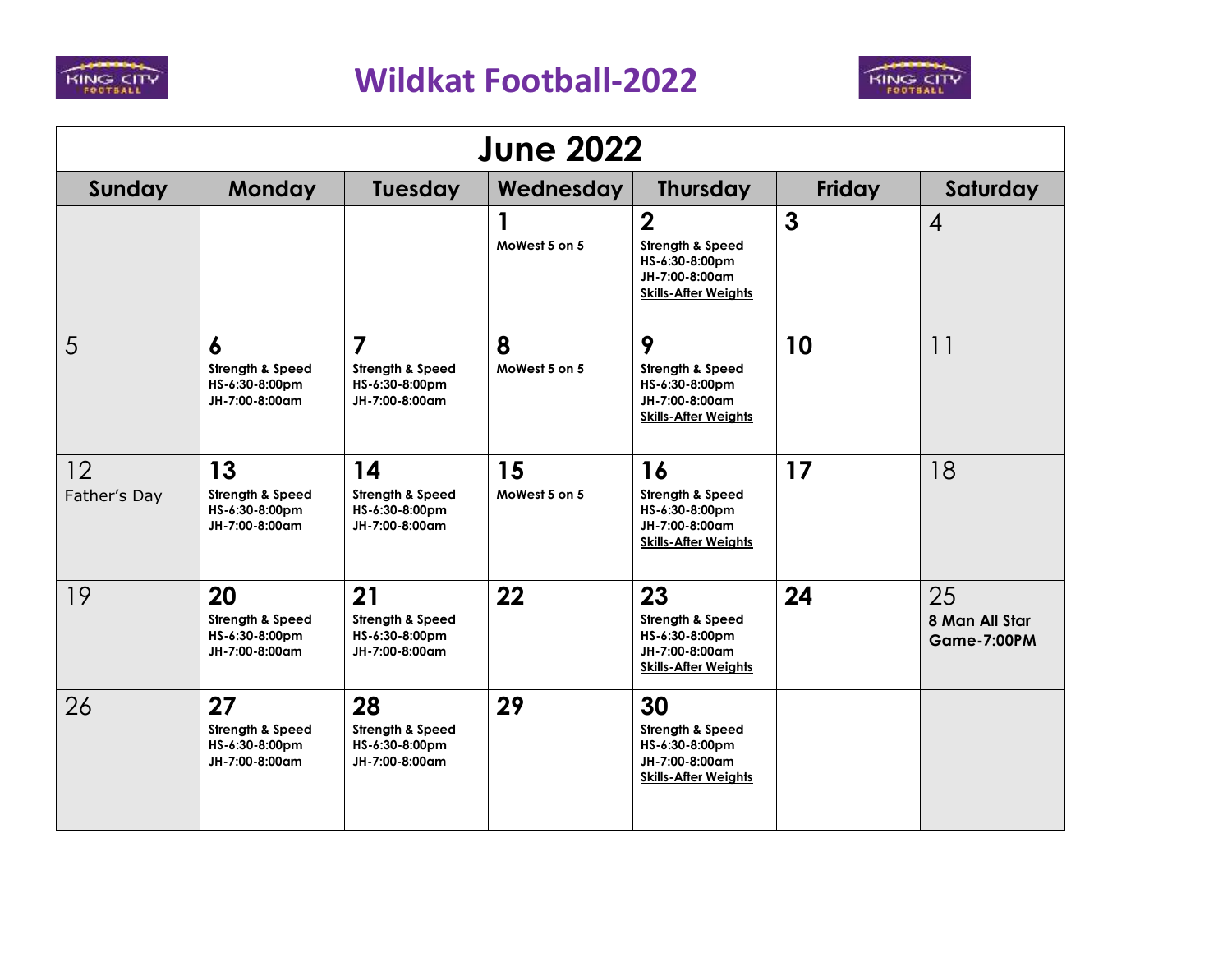

## **Wildkat Football-2022**



| <b>July 2022</b> |                                                                         |                                                                           |                                                                      |                                                                        |                                           |                                     |  |  |
|------------------|-------------------------------------------------------------------------|---------------------------------------------------------------------------|----------------------------------------------------------------------|------------------------------------------------------------------------|-------------------------------------------|-------------------------------------|--|--|
| Sunday           | <b>Monday</b>                                                           | Tuesday                                                                   | Wednesday                                                            | <b>Thursday</b>                                                        | <b>Friday</b>                             | Saturday                            |  |  |
|                  |                                                                         |                                                                           |                                                                      |                                                                        | $\mathbf{1}$                              | $\overline{2}$                      |  |  |
| 3                | $\mathbf{4}$<br>Independence<br>Day                                     | 5                                                                         | $\boldsymbol{6}$                                                     | $\overline{7}$<br>Strength & Speed<br>HS-6:30-8:00pm<br>JH-7:00-8:00am | 8                                         | 9                                   |  |  |
| 10               | 11<br>Strength & Speed<br>HS-6:30-8:00pm<br>JH-7:00-8:00am              | $12 \overline{ }$<br>Strength & Speed<br>HS-6:30-8:00pm<br>JH-7:00-8:00am | 13                                                                   | 14<br>Strength & Speed<br>HS-6:30-8:00pm<br>JH-7:00-8:00am             | 15                                        | 16<br><u>Golf</u><br><u>Tourney</u> |  |  |
| 17               | 18<br><b>Varsity Camp</b><br>6:00-8:00 PM<br>JH Camp 7:00-<br>$9:00$ am | 19<br><b>Varsity Camp</b><br>6:00-8:00 PM<br>JH Camp 7:00-<br>$9:00$ am   | 20<br><b>Varsity Camp</b><br>6:00-8:00 PM<br>JH Camp 7:00-<br>9:00am | 21<br><b>Varsity Camp</b><br>6:00-8:00 PM<br>JH Camp 7:00-<br>9:00am   | 22<br><b>Varsity Camp</b><br>6:00-8:00 PM | 23                                  |  |  |
| 24               | 25<br><b>Varsity Camp</b><br>6:00-8:00 PM                               | 26<br><b>Varsity Camp</b><br>6:00-8:00 PM                                 | 27<br><b>Varsity Camp</b><br>6:00-8:00 PM                            | 28<br><b>Varsity Camp</b><br>6:00-8:00 PM                              | 29<br>Albany                              | 30<br>Dead                          |  |  |
| 31               |                                                                         |                                                                           |                                                                      |                                                                        | <b>Team Camp</b>                          | Week<br><b>Begins</b>               |  |  |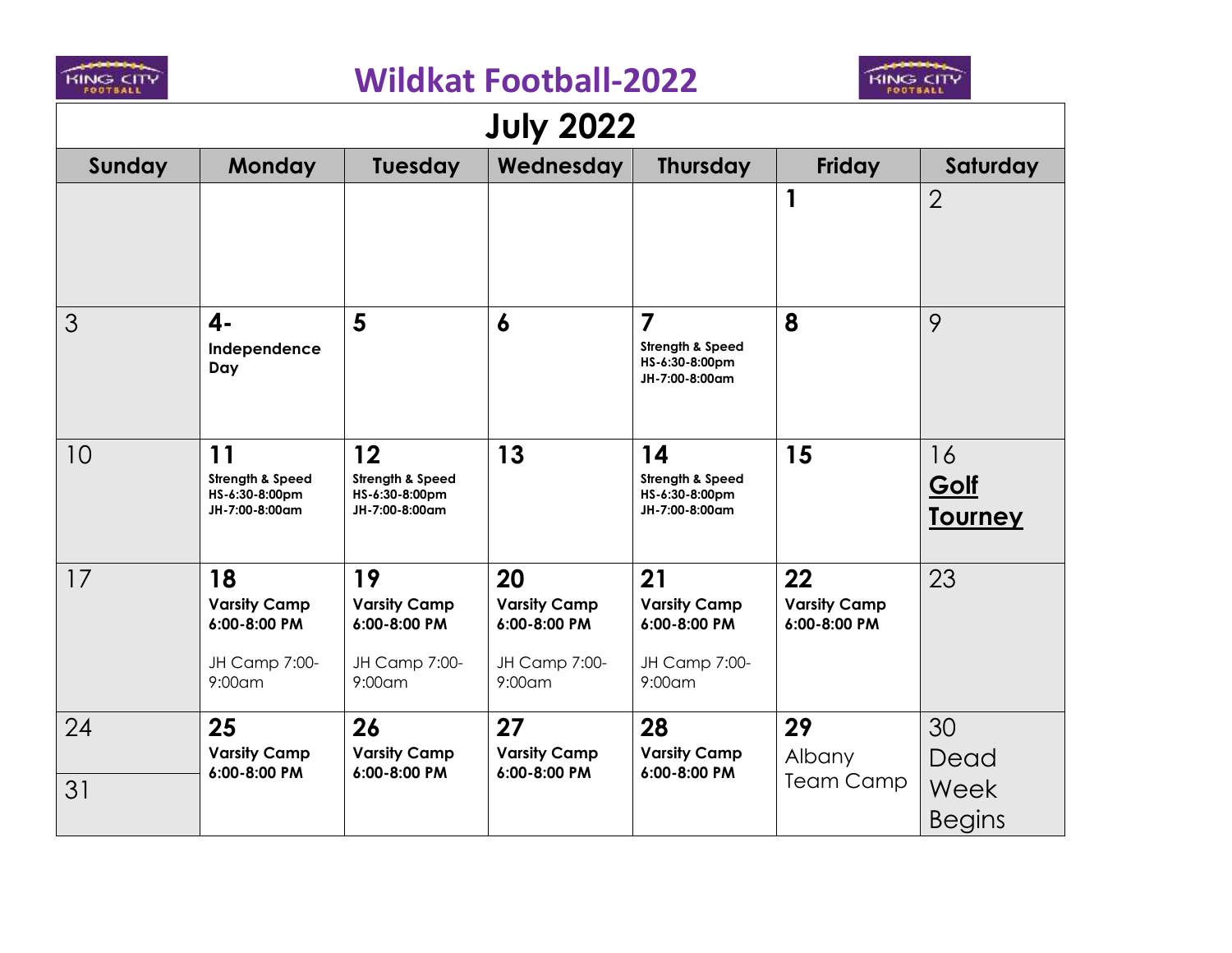



| August 2022                                                                          |                                                                                            |                                                            |                                                            |                                                                |                                                                               |                                             |  |
|--------------------------------------------------------------------------------------|--------------------------------------------------------------------------------------------|------------------------------------------------------------|------------------------------------------------------------|----------------------------------------------------------------|-------------------------------------------------------------------------------|---------------------------------------------|--|
| Sunday                                                                               | <b>Monday</b>                                                                              | Tuesday                                                    | Wednesday                                                  | <b>Thursday</b>                                                | Friday                                                                        | Saturday                                    |  |
| 31                                                                                   | 1                                                                                          | $\boldsymbol{2}$                                           | $\mathbf{3}$                                               | 4                                                              | 5                                                                             | $\overline{6}$                              |  |
| Dead Week                                                                            | Dead Week                                                                                  | Dead Week                                                  | Dead Week                                                  | Dead Week                                                      | Dead Week                                                                     | Dead Week                                   |  |
| $\overline{7}$                                                                       | 8                                                                                          | 9                                                          | 10                                                         | $\begin{array}{c} \n1 \\ \n\end{array}$                        | 12                                                                            | 13                                          |  |
| Senior Diner-7:00<br>Must have 14<br>practices to be<br>eligible for first<br>game!! | Midnight<br><b>Madness</b><br><b>First Practice</b><br>12:01-2:00 AM<br><b>Helmet only</b> | Practice 6:00-9:00pm<br><b>Helmet only</b>                 | Practice 6:00-<br>$9:00$ pm<br>Helmet & shoulder pads      | Practice 6:00-<br>9:00 <sub>pm</sub><br>Helmet & shoulder pads | Practice 6:00-<br>9:00 <sub>pm</sub><br>Helmet & shoulder pads                | <b>Feed The Kats</b><br>Scrimmage<br>7:00PM |  |
| 14                                                                                   | 15<br>Var<br>Practice 6:00-9:00pm<br>1st JH Practice<br>JH practice 3:00-5:00              | 16<br>Var<br>Practice 6:00-9:00pm<br>JH practice 3:00-5:00 | 17<br>Var<br>Practice 6:00-9:00pm<br>JH practice 3:00-5:00 | 18<br>Var<br>Practice 6:00-9:00pm<br>JH practice 3:00-5:00     | 19<br>Jamboree-Worth<br>County, Stanberry,<br>Albany<br>JH practice 3:00-5:00 | 20                                          |  |
| 21                                                                                   | 22<br>Var<br>Practice 6:00-9:00pm<br>JH practice 3:00-5:00                                 | 23<br>Var<br>Practice 6:00-9:00pm<br>JH practice 3:00-5:00 | 24<br><b>School Begins</b><br>Practice 3:15                | 25<br>Practice 3:15                                            | 26<br><b>BEAT North</b><br>Andrew!!<br>Away                                   | 27                                          |  |
| 28                                                                                   | 29<br>Practice 3:15<br>JV-Home<br>South Holt                                               | 30<br>Practice 3:15                                        | 31<br>Practice 3:15                                        |                                                                |                                                                               |                                             |  |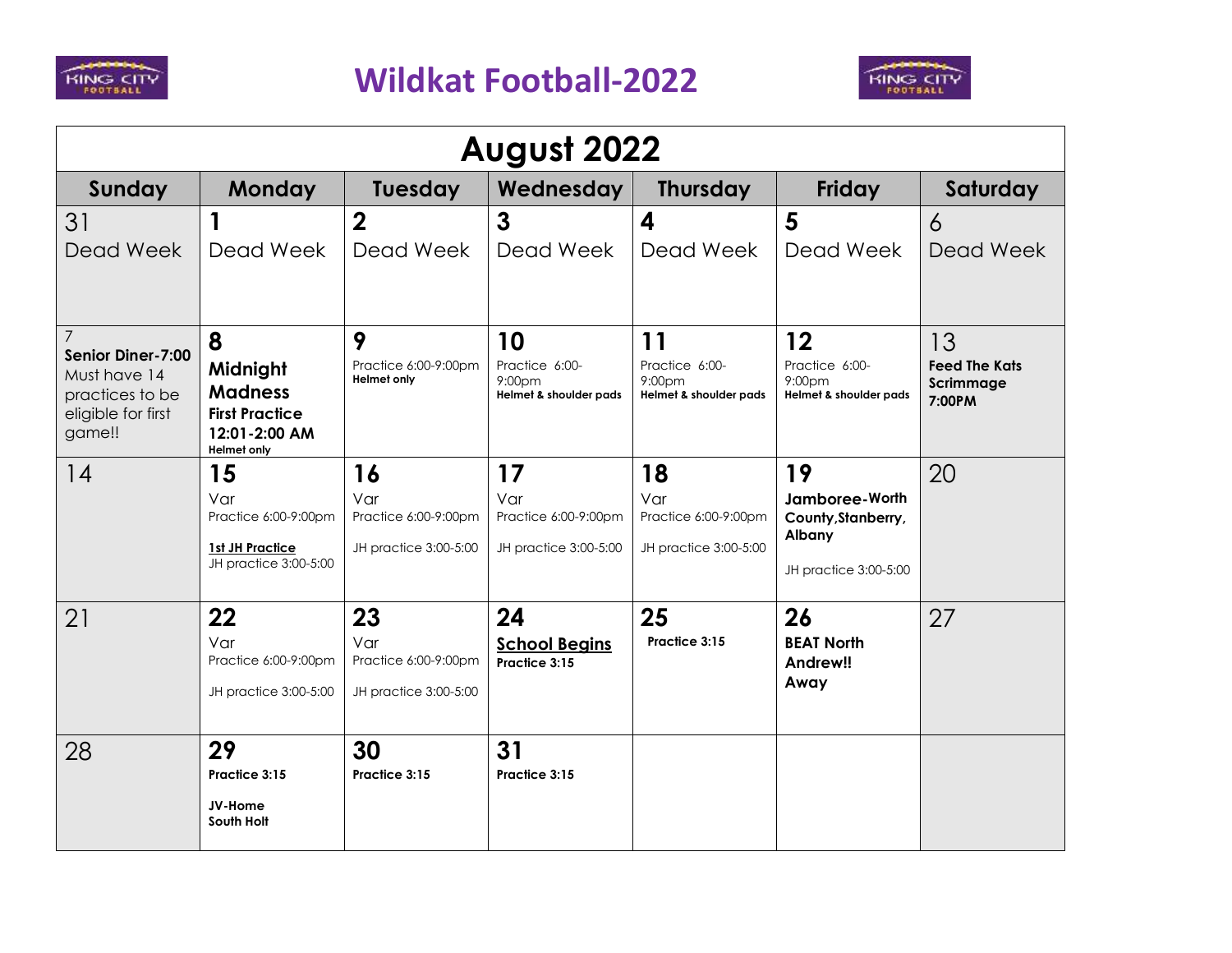



| <b>September 2022</b> |                                                                |                                                         |                     |                     |                                                         |          |  |
|-----------------------|----------------------------------------------------------------|---------------------------------------------------------|---------------------|---------------------|---------------------------------------------------------|----------|--|
| Sunday                | <b>Monday</b>                                                  | Tuesday                                                 | Wednesday           | <b>Thursday</b>     | Friday                                                  | Saturday |  |
|                       |                                                                |                                                         |                     | 1<br>Practice 3:15  | $\overline{2}$<br><b>Beat Dekalb!</b><br>Home           | 3        |  |
| $\overline{4}$        | 5-Labor Day<br>Practice 8:00-<br>$10:00$ am                    | 6<br>Practice 3:15<br>JV&JH-Away<br><b>North Andrew</b> | 7<br>Practice 3:15  | 8<br>Practice 3:15  | 9<br><b>Beat Stanberry!!</b><br>Away                    | 10       |  |
| $  \cdot  $           | $12 \overline{ }$<br>Practice 3:15<br>JV&JH-Home<br><b>SJC</b> | 13<br>Practice 3:15                                     | 14<br>Practice 3:15 | 15<br>Practice 3:15 | 16<br><b>BEAT</b><br>Pattonsburg!<br>Home<br>Homecoming | 17       |  |
| 18                    | 19<br>Practice 3:15<br>JV&JH-Home<br>Stanberry                 | 20<br>Practice 3:15                                     | 21<br>Practice 3:15 | 22<br>Practice 3:15 | 23<br><b>BEAT Worth</b><br>County!<br>Away              | 24       |  |
| 25                    | 26<br>Practice 3:15<br>JV&JH-Away<br><b>WoCo</b>               | 27<br>Practice 3:15                                     | 28<br>Practice 3:15 | 29<br>Practice 3:15 | 30<br><b>BEAT Rock Port!</b><br>Away                    |          |  |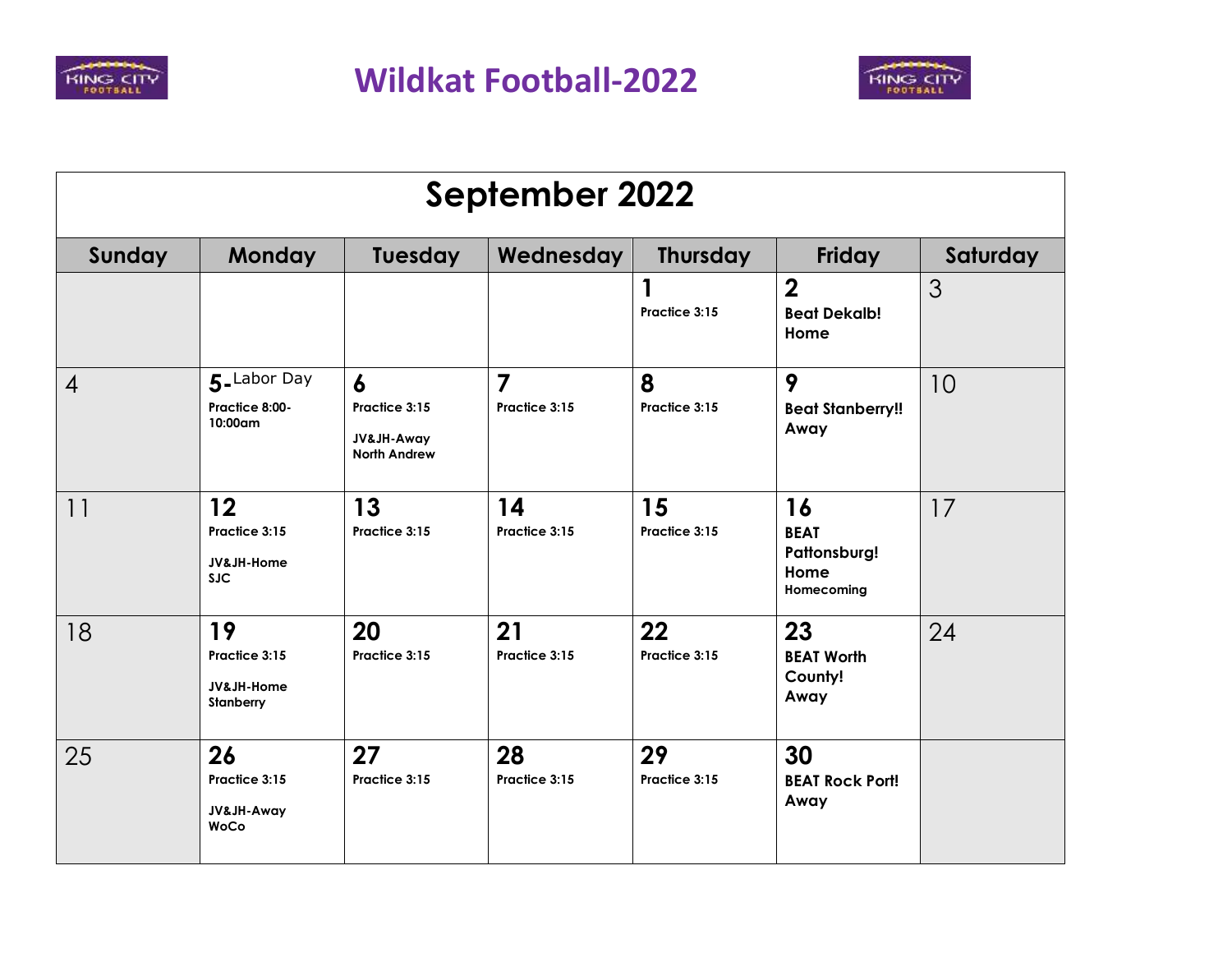



| October 2022   |                                                            |                                   |                     |                                        |                                   |          |  |
|----------------|------------------------------------------------------------|-----------------------------------|---------------------|----------------------------------------|-----------------------------------|----------|--|
| Sunday         | <b>Monday</b>                                              | Tuesday                           | Wednesday           | <b>Thursday</b>                        | Friday                            | Saturday |  |
|                |                                                            |                                   |                     |                                        |                                   |          |  |
| $\overline{2}$ | $\mathbf{3}$<br>Practice 3:15<br>JV&JH-Home<br>Pattonsburg | $\boldsymbol{4}$<br>Practice 3:15 | 5<br>Practice 3:15  | $\boldsymbol{6}$<br>Practice 3:15      | $\overline{7}$<br>Open            | 8        |  |
| 9              | 10<br>Practice 3:15<br>JV&JH-Away<br>Albany                | 11<br>Practice 3:15               | 12<br>Practice 3:15 | 13<br>Practice 3:15                    | 14<br><b>BEAT Albany!</b><br>Home | 15       |  |
| 16             | 17<br>Practice 3:15                                        | 18<br>Practice 3:15               | 19<br>Practice 3:15 | 20<br>Practice 3:15                    | 21<br><b>BEAT SJC!</b><br>Home    | 22       |  |
| 23<br>30       | 24<br>Practice 3:15                                        | 25<br>Practice 3:15               | 26<br>Practice 3:15 | 27<br>Practice 3:15<br>P/T Conferences | 28<br><b>District</b>             | 29       |  |